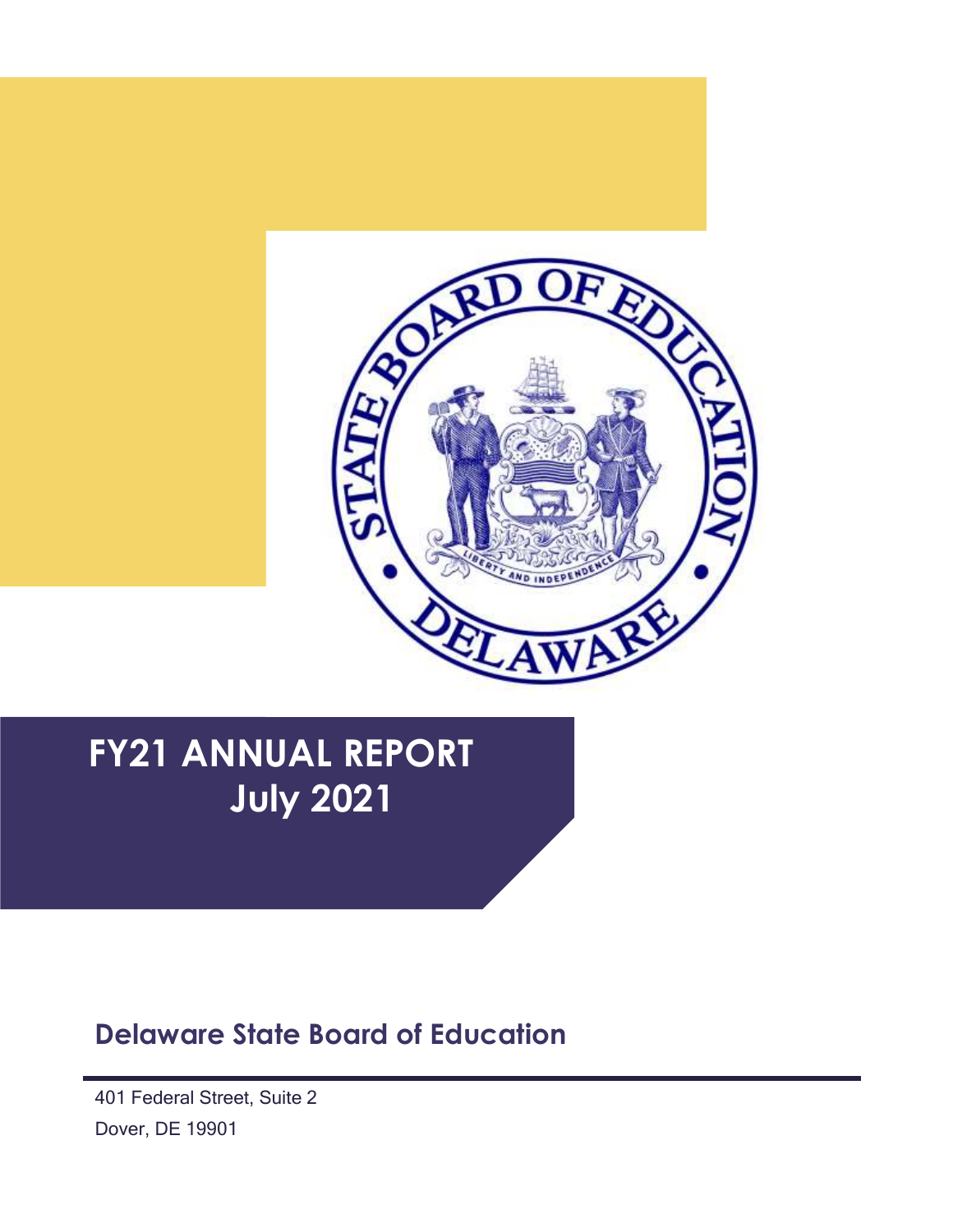# **TABLE OF CONTENTS**

| <b>INTRODUCTION</b>                                                              |              |
|----------------------------------------------------------------------------------|--------------|
| <b>PRESIDENT'S LETTER</b>                                                        | 4            |
| DELAWARE STATE BOARD OF EDUCATION MEMBERSHIP<br>BOARD COMPOSITION AND ACTIVITIES | <sup>6</sup> |
|                                                                                  |              |
| VISION, MISSION, GUIDING PRINCIPLES, AND PRIORITIES                              | 9            |
| A YEAR IN REVIEW                                                                 | 10           |
|                                                                                  |              |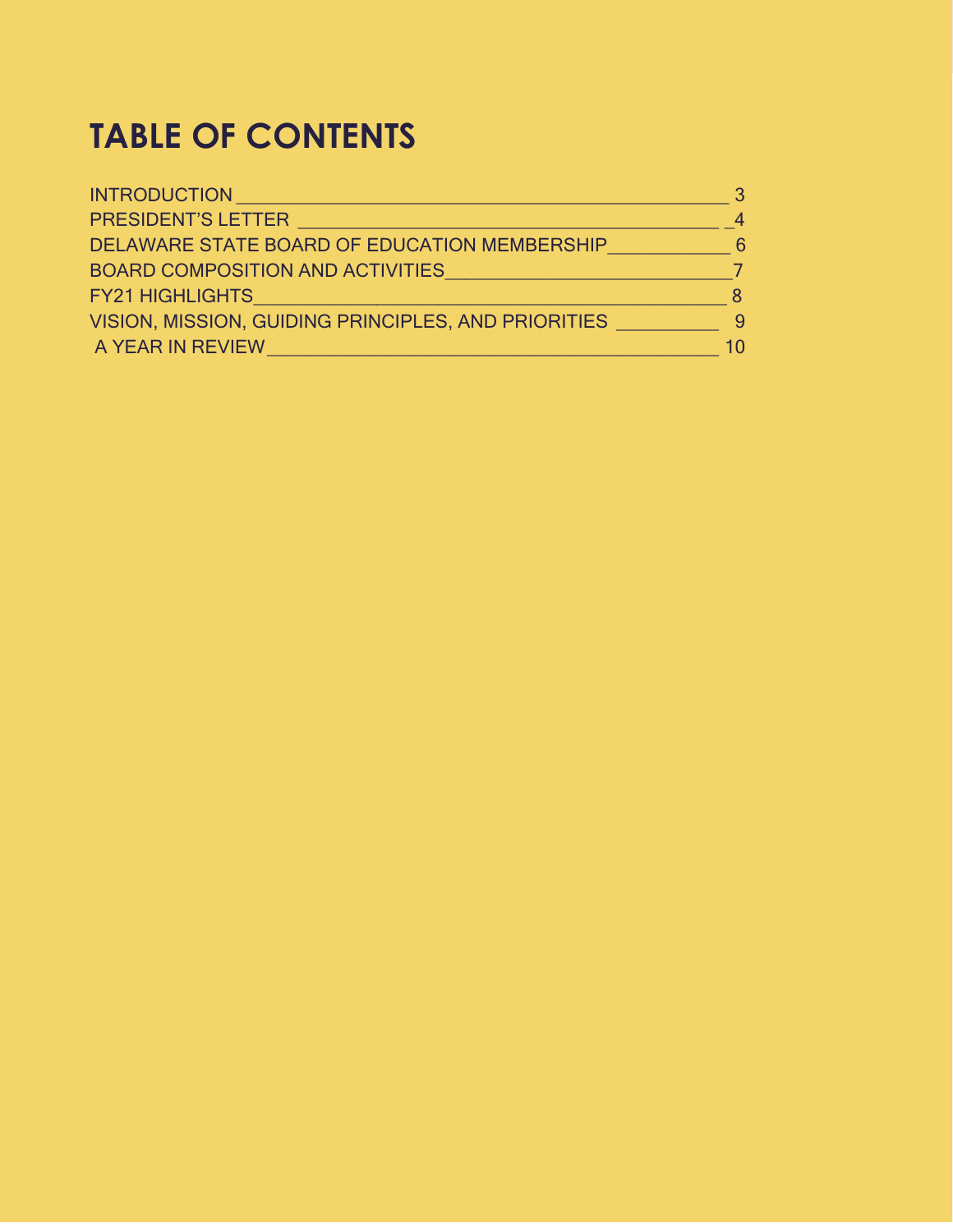# <span id="page-2-0"></span>**INTRODUCTION**

The Delaware State Board of Education is pleased to present its 2020-21 Annual Report. This report highlights the Board's role in supporting and improving education in Delaware. While much of the Board's monthly meeting time is spent performing its statutory responsibilities such as reviewing and approving rules and regulations, and reviewing applications and modifications for charter schools, the Board also deals with a wide range of policy issues.

The 2020-2021 school year has been unprecedented as schools operated in a combination of inperson, hybrid, and remote settings throughout the year due to the COVID-19 pandemic. The State Board has used meeting time to better understand the policies and supports in place for students and educators and to discuss areas of additional attention needed, based on feedback from community members.

The Board's vision and mission statements along with the five priorities are contained within this report.

### **State Board of Education Meetings**

The Board's regular monthly meetings are open to the public and are usually scheduled for the third Thursday of the month, beginning at 5:00 p.m. From July 2020 through June 2021, the Board meetings were held electronically due to the COVID-19 pandemic. The schedule for State Board of Education meetings can be [found here.](https://www.doe.k12.de.us/Page/1651)

### **State Board of Education Documents**

Minutes and recordings from the State Board of Education's meetings may be accessed through the [Department of Education's website.](https://www.doe.k12.de.us/Page/340) You may also access the State Board's Procedures Manual, membership information, and past reports on the website. Hard copies of these documents may be obtained by contacting the State Board of Education office. Meeting agendas and materials may be accessed on the [State Board of Education's eboard site.](https://simbli.eboardsolutions.com/SB_Meetings/SB_MeetingListing.aspx?S=190001)

### **Contact Information**

You may contact the Delaware State Board of Education through Ms. Whitney Sweeney, President of the State Board of Education or through Ms. Jenna Ahner, Executive Director of the State Board of Education at (302) 735-4010 or [jenna.ahner@sbe.k12.de.us.](mailto:jenna.ahner@sbe.k12.de.us)

The FY21 Annual Report can be found on the State Board of Education's website at <http://bit.ly/SBEDelaware>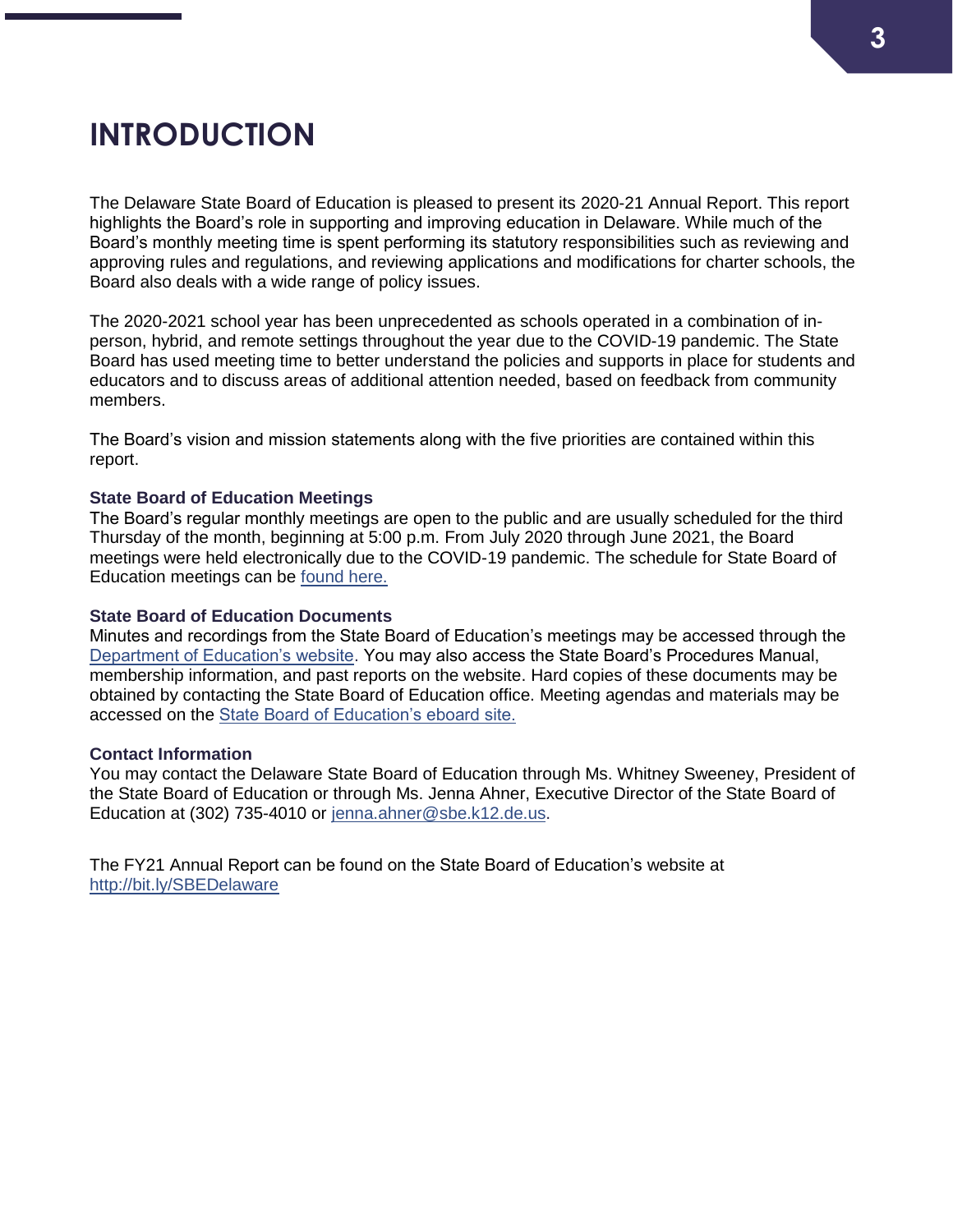# **PRESIDENT'S LETTER**

The 2020-2021 school year is one we could never have seen coming – students learning from a kitchen table their eyes glued to a screen as they navigate class via a Zoom call. Teachers, students, administrators, and parents scrambled to adapt to the new normal required by Covid-19 which ultimately consisted of a combination of in-person, hybrid, and remote settings throughout much of the year. The Board of Education spent considerable time working with stakeholders to better understand the impact the pandemic has had on the physical and social-emotional well-being of students, educators, and their families in addition to the academic impacts. Throughout the year we have advocated for policies and supports to continuously address these challenges. As we look ahead to the upcoming school year, we will continue to focus on policies that will best support students and educators as they return to in-person learning.

This report provides an opportunity to revisit our commitments from the previous year, celebrate our progress, and look forward to the future. It also serves as a record of our work in fulfilling statutory responsibilities.

We began the year by welcoming Mr. Wali Rushdan into the role of Vice President. The Board has appreciated the time and contributions that Dr. Audrey Noble has made via this role over the last two years. We also saw the retirement of Mrs. Nina Lou Bunting who served with us for five years, bringing a wealth of experience as an educator, former Teacher of the Year, and local school board member. While we'll miss her expertise, we welcome the voices of our newest member Mr. Shawn Brittingham in addition to our new Teacher and Student representatives, Ms. Wendy Turner (former Teacher of the Year), and Ms. Elise Sampson (student).

While much of the year was driven by Covid-related issues, we continued to successfully advance priorities outlined in the Board's strategic plan. Directly aligned with our priority on foundational skills and knowledge, the Board commissioned a project with West Ed titled: "System Alignment for Early Literacy: Review of Delaware's Prekindergarten to Grade 3 Licensure and Certification Landscape". The report explored four distinct research questions, addressing the following topics:

- the current landscape of Delaware's early childhood and elementary teacher pool,
- the evidence base for current best practices in preparing teachers and support staff for teaching literacy,
- Delaware's current pathways for preparation and the current regulatory structure related to licensure and certification and ongoing professional development, and
- how Delaware compares to states and countries that have seen increases in student achievement and growth in reading and literacy over time.

The report provides recommendations based on the analysis and we look forward to FY22 for final presentation to the Board and identifying subsequent action steps relating to the findings.

Supporting our efforts around collaboration and partnerships, we co-hosted two virtual opportunities to share information about topics aligned with our priorities of student well-being, foundational skills and knowledge, and partnerships and innovation in student learning. In November, we hosted a session with the Delaware School Boards Association (DSBA) focused on social-emotional learning and work underway in DE schools. This session was timely as many schools were transitioning from a remote to a hybrid learning model during that point in the year. In March, we facilitated a session, in partnership with the Department of Education (DDOE), featuring national expert Dr. David Steiner who provided a presentation on the research behind acceleration as a strategy to address student learning loss. The session also provided information on state-level work underway to support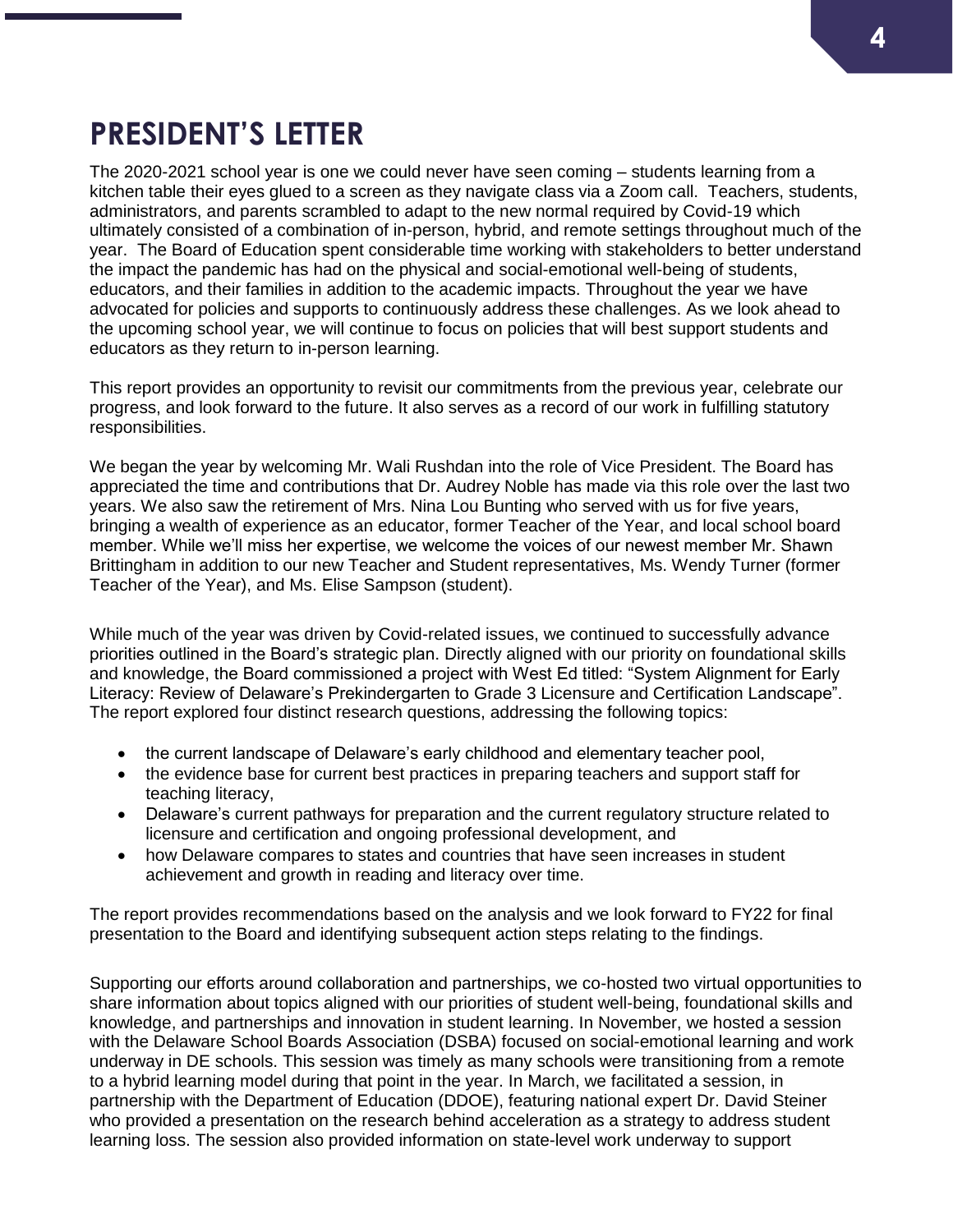accelerated learning and sought to address questions relating to the use of this strategy for the summer 2021 and in preparation for the 2021-22 school year.

Lastly, we recognize the importance of working across institutions to support our educational system. Via my role as co-chair of the P-20 Council, we have discussed major updates related to early childhood development and school readiness, college and career readiness and success, and educator preparation and success. The Council continued to track and encourage the implementation of recommendations issued by the literacy subcommittee in 2020. Additionally, throughout the year we invited a series of expert panelists to discuss issues related to educator preparation and development, a priority of both the State Board and the P-20 Council. These experts discussed opportunities and challenges from the perspective of institutions of higher education, local education agencies (LEAs), and commissions or stakeholder groups which have made recommendations on these topics. The conversations identified key themes for potential focus and next steps will be recommended and established by the P-20 Council in FY22.

I encourage you to take the opportunity to read this annual report and get a more detailed look at the actions of the State Board in the past year. In addition to the work noted above, these activities included an increased focus on regulatory policymaking, revisions to our State Perkins plan, and charter school authorizations, among many others.

As we move forward, we welcome the opportunity to work with educators and citizens throughout our state to provide a strong public education system for all Delaware students.

Whitney Sweeney President, State Board of Education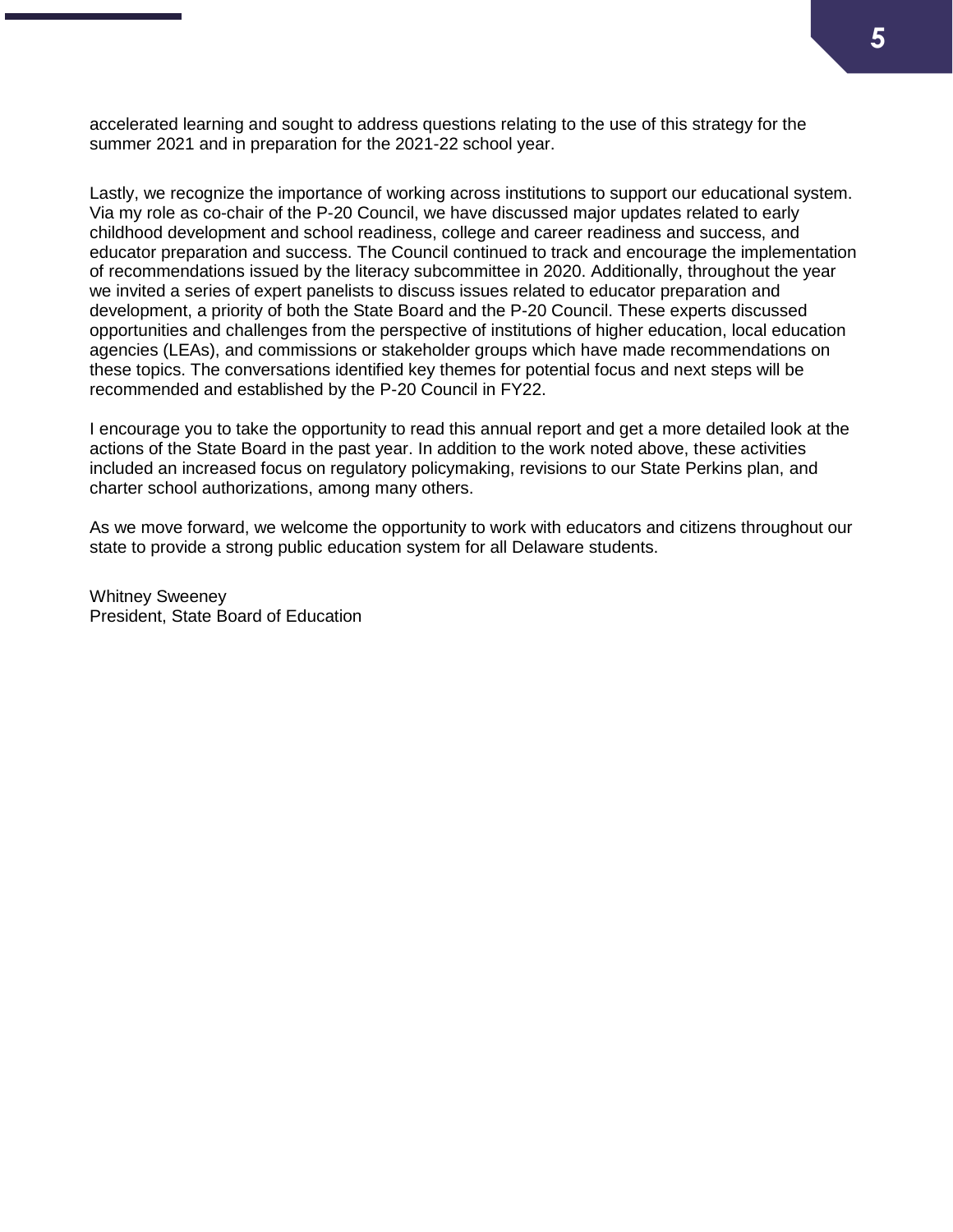### **DELAWARE STATE BOARD OF EDUCATION MEMBERSHIP**



**Whitney Sweeney President**



**Shawn Brittingham Member Appointed January 2021**



**Provey Powell, Jr. Member Audrey Noble**



**Wendy Turner Member, Teacher Appointed September 2020**



**Wali Rushdan II**



**Candice Fifer Member**



**Member**

**The State Board of Education consists of nine members. Seven voting members who are appointed by the Governor, approved by the Senate. Two nonvoting members appointed by the Governor. Background information on each member can be [found](https://simbli.eboardsolutions.com/AboutUs/AboutUs.aspx?S=190001&TID=1)  [here.](https://simbli.eboardsolutions.com/AboutUs/AboutUs.aspx?S=190001&TID=1)**



**Vice President Nina Lou Bunting Member Resigned November 2020**



**Vincent Lofink Member**



**Elise Sampson Member, Student Appointed September 2020**



**Susan Bunting Secretary of Education SBE Executive Secretary**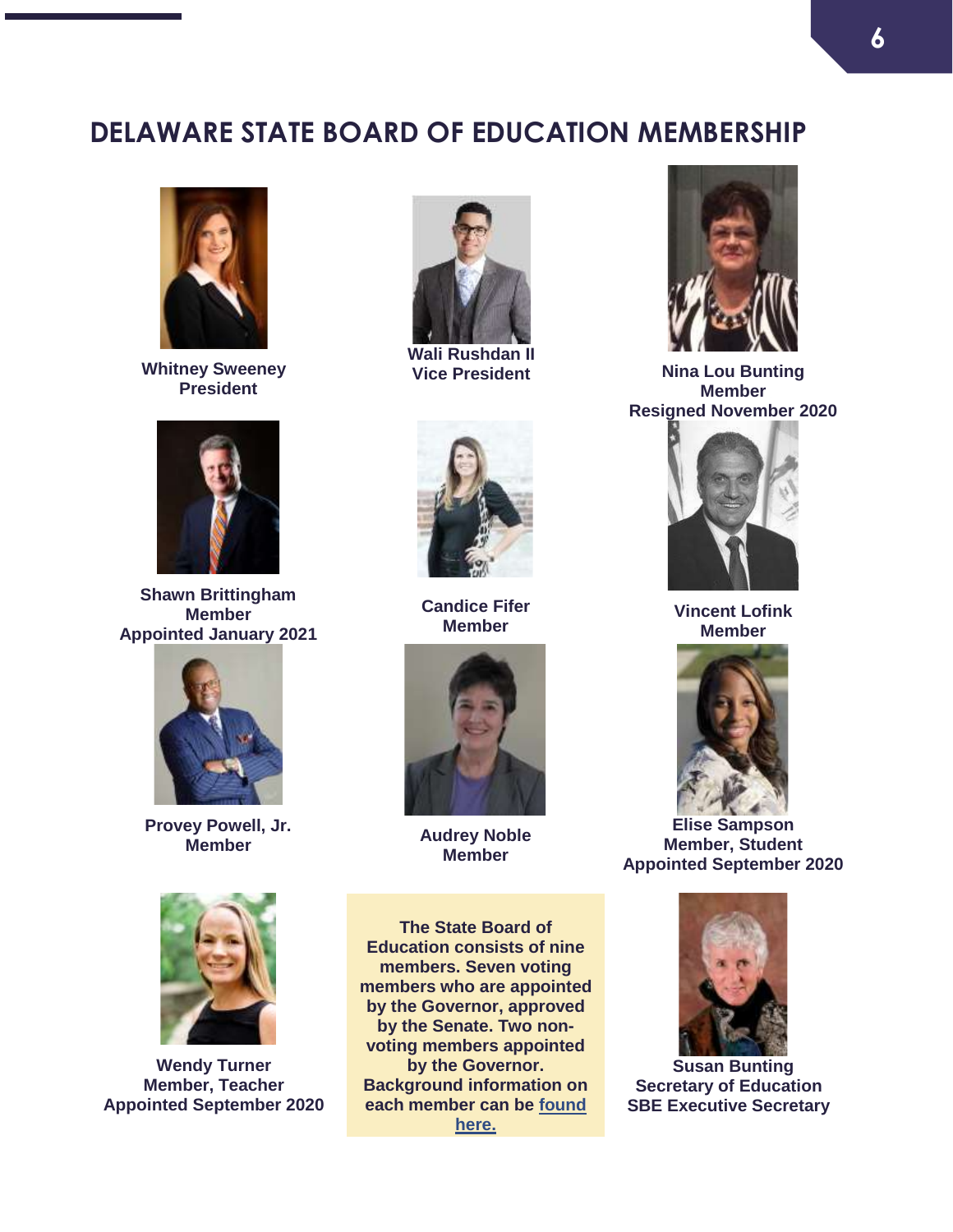# **BOARD COMPOSITION AND ACTIVITIES (FY21)**

#### **Whitney Sweeney, President, serves at the pleasure of the Governor**

P-20 Council, co-chair University of Delaware Board of Trustees, member (ex-officio) National Association of State Boards of Education (NASBE) Leading for Equity and Excellence Program, member

### **Wali W. Rushdan II, Vice President, term expires 2024**

Equalization Committee, member Charter School Accountability Committee, member (non-voting)

### **Nina Lou Bunting, resigned Nov. 2020**

DPAS II Advisory Committee, member

### **Candice Fifer, term expires 2024**

ESSA Advisory Committee, member Teacher of the Year Selection Committee, member National Association of State Boards of Education (NASBE) Whole Child Policy Study Group, member

### **Vincent Lofink, term expires 2023**

Charter School Accountability Committee, member (non-voting)

### **Audrey J. Noble, term expires 2027**

Charter School Accountability Committee, member (non-voting) NASBE Board of Directors, member NASBE Government Affairs Committee, Chair H. Fletcher Brown Scholarship Selection Committee, member Southern Regional Education Board (SREB) K-12 Education Recovery Task Force, member

### **Provey Powell, Jr., term expires 2025**

Vision Coalition of Delaware, member Reopening Schools Working Group, Health and Wellness Committee, member Delaware Postsecondary Equity Leadership Team, member

### **Shawn Brittingham, appointed January 2021, term expires 2027**

School Choice Barrier Committee, member

### **Elise Sampson, appointed September 2020, term expires Fall 2021**

**Wendy Turner, appointed September 2020, term expires Fall 2021** DPAS II Advisory Committee, member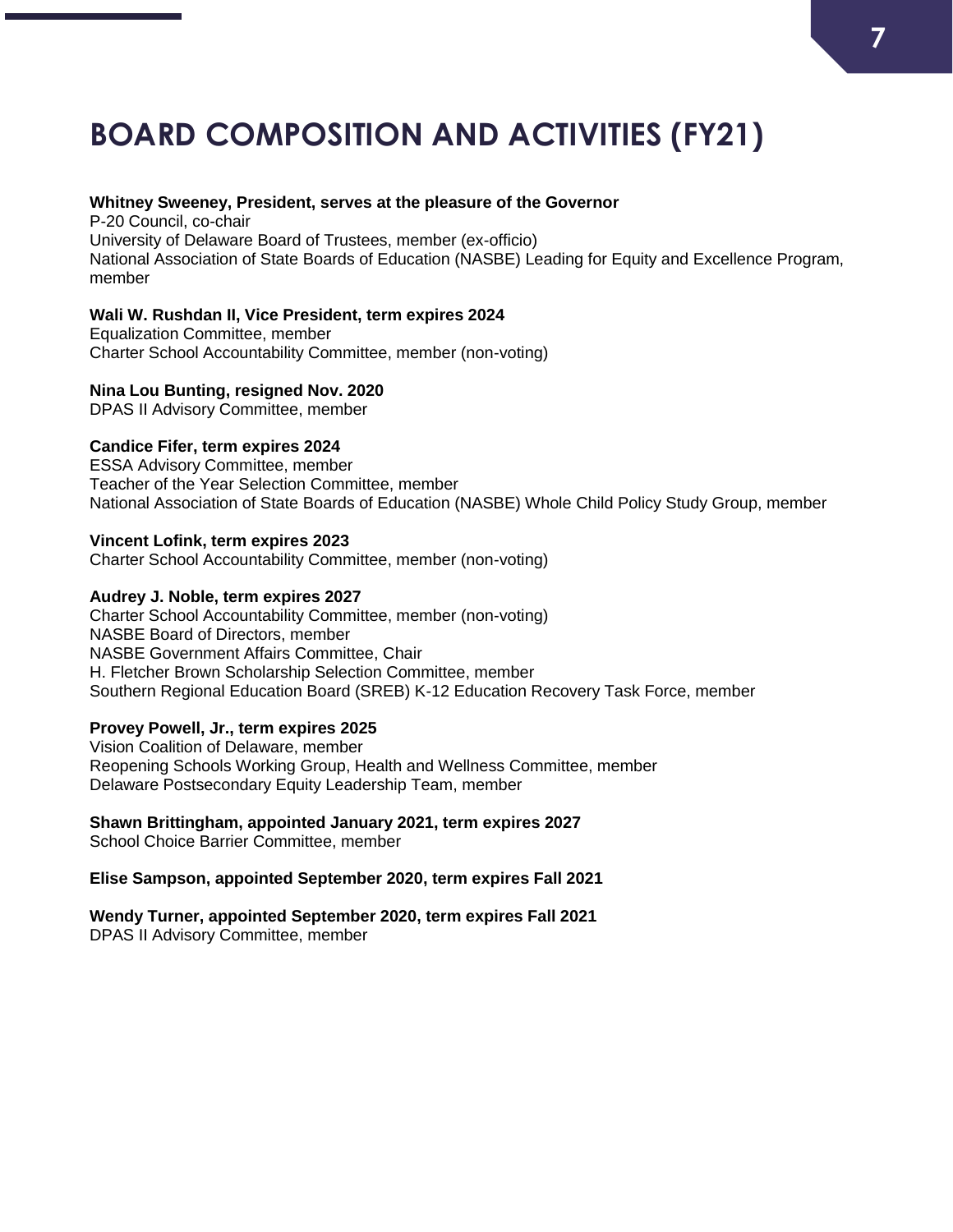## **FY21 HIGHLIGHTS**

This report outlines the work accomplished by the State Board of Education and key improvements from FY20 to FY21. Highlights include:

- **Approved 32 unique new or amended regulations,** representing an increased focus on policy during this fiscal year. This is a significant increase from 19 regulations in FY20 and 10 in FY19; Regulations included topics such as the establishment of a multi-tiered system of support, athletics during COVID-19, and updates to educator licensure and certification requirements.
- **Approved 3 charter school renewals**, **4 major modifications**, and participated in CSAC review for one minor modification and one new school application;
- **Held discussion, public comment period, and approval of updated student performance levels for Perkins V Plan;**
- **Closely monitored and discussed state and federal education response to COVID-19;**
- **Updated State Board hearing and appeals processes**, which will facilitate more efficient and expedient timelines for appeals;
- **Increased engagement of the public** via use of virtual meeting platforms, clear opportunities for comment (i.e. DIAA Emergency Regulations), and opportunities to provide written comment to be considered by the Board;
- **Improved communications via:** 
	- o **Updated State Board website to clarify Board role**  including new pages on COVID-19, State Board FAQ, Process for Public Comments, Regulations information, Charter Schools, and Hearings and Appeals;
	- o **Social media posting**  including regular posts about upcoming meetings and regulations available for public comment, resulting in the following increases from FY20 to FY21:
		- Increased Facebook followers by 75% and "reach" by 72%
		- Increased Twitter followers by 14% and "reach" by 48%
		- Increased website views by 29% and unique users by 3%.
- **Hosted stakeholder engagement sessions, including:** 
	- o **A session with the DSBA focused on social-emotional learning** and work underway in DE schools:
	- o **A session with DDOE and national expert Dr. David Steiner on accelerated learning**.
- **Conducted research with West Ed to inform certification and licensure policies related to early literacy.** Report anticipated July 2021;

The Board would like to continue to focus on these areas in FY22:

- Continue to expand communications and engagement with members of the public regarding education issues aligned with the Board's statutory responsibilities;
- Continue to develop partnerships with local and national partners to inform work and decisionmaking;
- Utilize education data and research to inform Board decision-making.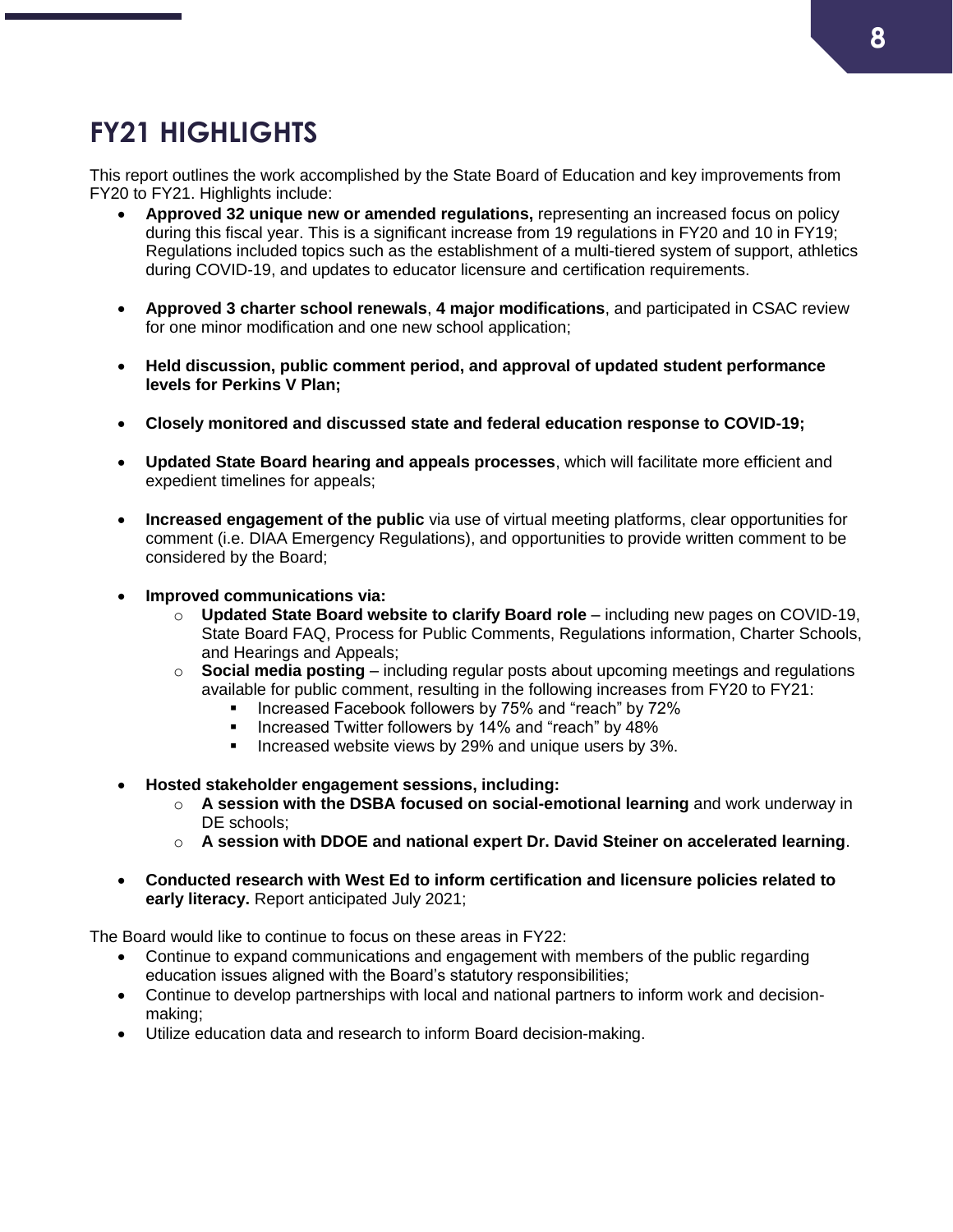### **VISION, MISSION, GUIDING PRINCIPLES, AND PRIORITIES OF THE DELAWARE STATE BOARD OF EDUCATION**

In October 2019, the State Board of Education approved a new strategic plan, including vision, mission, guiding principles, and priorities.

### **Vision**

All Delaware students are engaged in learning that provides a foundation for success, preparing them to transition into postsecondary education and careers, engage with their communities, and continue to learn throughout their lives.

### **Mission**

In collaboration with community stakeholders, the Delaware State Board of Education provides voice and leadership for Delaware citizens to ensure that the education system meets the needs of each Delaware student.

### **Guiding Principles**

- **Equitable Opportunities:** Support high-quality educational opportunities for all students that reduce disproportionate student outcomes by race, ethnicity, socioeconomic conditions, and residence.
- **Student-Focused Education:** Advocate for the development of the whole child, including strong academic, social-emotional, and physical health and safety practices that provide a rigorous, relevant, and relationship-based education.
- **Collaboration and Partnerships:** Engage and collaborate with the community and partners to enrich education policymaking with diverse perspectives that represent Delaware's citizens.
- **Data-informed Decision-making:** Utilize national, state, and local research and data to inform decisions.

### **State Board of Education Priority Areas**

The State Board of Education has identified five priorities to guide its work over the next three years. The priorities are aligned with its statutory and regulatory responsibilities. The State Board recognizes the importance of collaboration with other agencies and organizations to attain these goals. Priorities are not listed in order of importance.

- **Student Well Being:** Strengthen state policy and practice to foster learning environments that support health, safety, and well-being.
- **Foundational Skills and Knowledge:** Leverage partnerships among early learning, K-12, and higher education to provide students with foundational skills and knowledge that contribute to long term academic success.
- **College and Career Readiness and Success:** Build and strengthen state policy and practice to support students in gaining the knowledge, skills, and experiences necessary to pursue careers and continuing education.
- **Educator Preparation and Development:** Strengthen state policy and practice to recruit, retain, and develop teachers and school leaders to ensure they have the knowledge, skills, and support needed to be successful.
- **Partnerships and Innovation in Student Learning:** Engage stakeholders and members of the public, including students, to inform policy and practice. Promote school structures, systems, and initiatives that are innovative and can adapt to meet the evolving needs of the student population and community.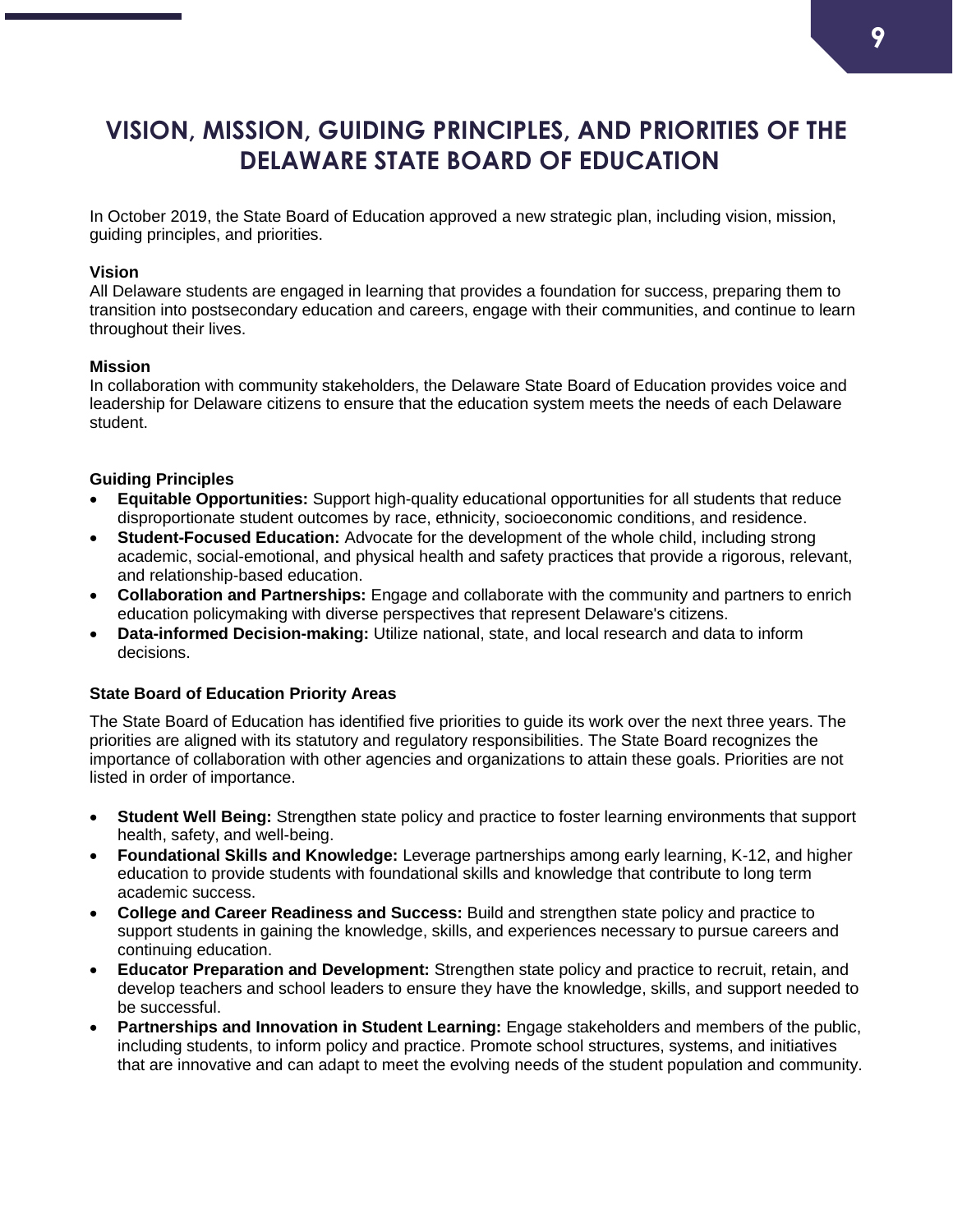### **DELAWARE STATE BOARD OF EDUCATION: A YEAR IN REVIEW (JULY 2020- JUNE 2021)**

The 2020-2021 school year has been unprecedented as schools operated in a combination of in-person, hybrid, and remote settings throughout the year due to the COVID-19 pandemic. The State Board has used meeting time to better understand the policies and supports in place for students and educators and to discuss areas where additional attention was needed, based on feedback from community members. We know that these events have had a tremendous impact on students and educators. The Delaware education system must anticipate and address these needs in the upcoming school year while considering lessons learned and opportunities that can be utilized to improve our system.

### **Goal 1: Student Well Being: Strengthen state policy and practice to foster learning environments that support health, safety, and well-being.**

- The Board and staff closely monitored and regularly discussed the education response to COVID-19.
	- $\circ$  Held discussions with staff from the DDOE from July 2020 through June 2021, including reopening guidance and status, takeaways from the survey of student/parent/teacher experiences, health, operations, and instruction updates, unit count and enrollment, student attendance and engagement, support of community organizations and learning pods, and common challenges and supports needed.
	- $\circ$  Held discussions with representatives from the School Superintendents Association and the Delaware School Boards Association to provide updates on the status of work underway, common challenges, and areas of support needed (August 2020). And, reflections from this school year and planning for fall 2021, plans for utilizing federal funding, and lessons learned that can be applied to the Board's or districts' work in the future. (June 2021)
	- o Discussed and signed onto NASBE's response letter to the USDOE regarding the interpretation of the use of CARES Act funding. (August 2020)
	- o In partnership with DDOE, collected information for a school support resources webpage listing non-profit, community and agency supports available to Delaware districts and charter schools in the 2020-21 school year. Over 200 programs providing academic support, mental health, basic needs, and many others were listed. (August 2020)
	- o Hosted a public conversation regarding the Department of Education's Accelerated Learning Plan, including information on supports and resources that will be provided to schools and districts. (March 2021)
	- o Co-hosted a virtual webinar on "Supporting Accelerated Learning for Delaware Students". During the session, DDOE provided an overview of their strategy to accelerate learning. This was followed by a presentation from Dr. David Steiner, Director of the Johns Hopkins Institute for Education Policy and Professor of Education at Johns Hopkins University, on addressing unfinished learning through acceleration. Presentations were followed by a brief Q&A session and overview of next steps. Approximately 100 people were in attendance, representing local schools and districts, community members, non-profit organizations, among others. A [recording is available online](https://www.youtube.com/watch?v=F8rfT1xwSAk&t=2s) and has been shared with both Delaware and national colleagues. (March 2021)
- One of the primary functions of the State Board includes providing advice to the Secretary of Education on policies, rules, and regulations through the DDOE, the Professional Standards Board (PSB), and the Delaware Interscholastic Athletic Association (DIAA). Policy actions taken by the State Board related to this priority include:
	- o Approval of new policy or amendments to the following DIAA regulations:
		- Emergency Regulation 1010: Interscholastic Athletics During COVID-19 Pandemic (August, September, October 2020) This Regulation focused on the health and safety of student athletes during the State of Emergency.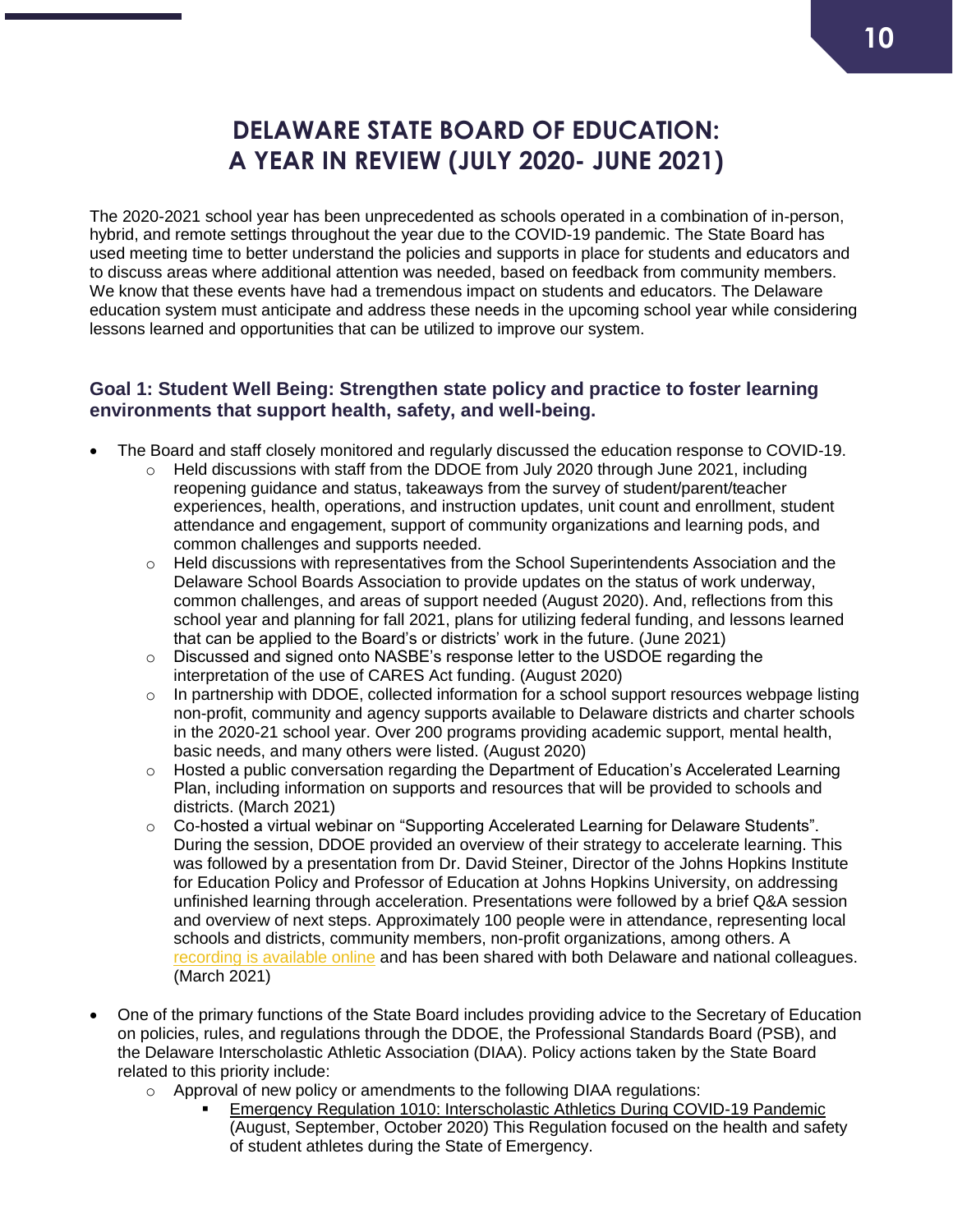- Regulation 1008: DIAA Junior High and Middle School Interscholastic Athletics (October 2020)
- Regulation 1009: DIAA High School Interscholastic Athletics (October 2020)
- Regulation 1011: Interscholastic Athletics During COVID-19 Pandemic (November 2020, June 2021).
- o Approval of new policy or amendments to the following DDOE regulations:
	- Regulation 612: Possession, Use, or Distribution of Drugs or Alcohol (July, September 2020) This Regulation added language for alcohol-based hand sanitizers during COVID-19.
	- Regulation 508: Multi-Tiered Systems of Support (October, November 2020)
	- Regulation 922: Children with Disabilities Subpart A, Purposes and Definitions (October, November 2020)
	- **Regulation 925: Children with Disabilities Subpart D, Evaluations, Eligibility** Determination, Individualized Education Programs (October, November 2020)
	- Regulation 1584: School Social Worker (January 2021)
	- Regulation 1582: School Nurse (April 2021)
- Hosted discussions with content experts on the following topics:
	- o An overview of multi-tiered systems of support (MTSS) and the essential components of an MTSS system. The discussion outlined the relationship between upcoming proposed regulations 508, 922, and 925. The Board discussed the supports, technical assistance and professional development for districts/charters and the implementation of an MTSS system. There was discussion on the relationship between special education classifications and the MTSS model. (July 2020)
	- $\circ$  An overview of special education laws and regulations, background, and accountability models. The Board discussed proposed updates to regulations 922 and 925, the process and engagement for developing and recommending the proposed changes, and stakeholder feedback. (July 2020)
	- o Data-based decision-making related to special education services, including the percentage of students in each disability category, and measures of disproportionate representation of racial and ethnic groups in special education services and disability categories. (August 2020)
	- $\circ$  Social-emotional learning overview, framework, and work underway held in conjunction with the Delaware School Boards Association with the intention of providing an overview of socialemotional learning, and providing district examples of work underway to support this work.(November 2020)
- State Board of Education member Candice Fifer and Executive Director Jenna Ahner participated in NASBE's Whole Child Policy Study Group, which represented 16 states. This project helped deepen the content expertise on whole child policymaking in the wake of COVID-19, and connected members with national experts in the field.

### **Goal 2: Foundational Skills and Knowledge: Leverage partnerships among early learning, K-12, and higher education to provide students with foundational skills and knowledge that contribute to long term academic success.**

- Board members participated in the following development opportunities to support policy knowledge and development related to early literacy:
	- o Participation in the virtual Pennsylvania Branch of the International Dyslexia Association Annual Fall Conference on Reading, Literacy and Learning. In partnership with DDOE and the P-20 Council, Institutions of Higher Education were also invited to send participants at no-cost.
	- $\circ$  Debrief session with Delaware educators who attended the conference regarding lessons learned and potential next steps.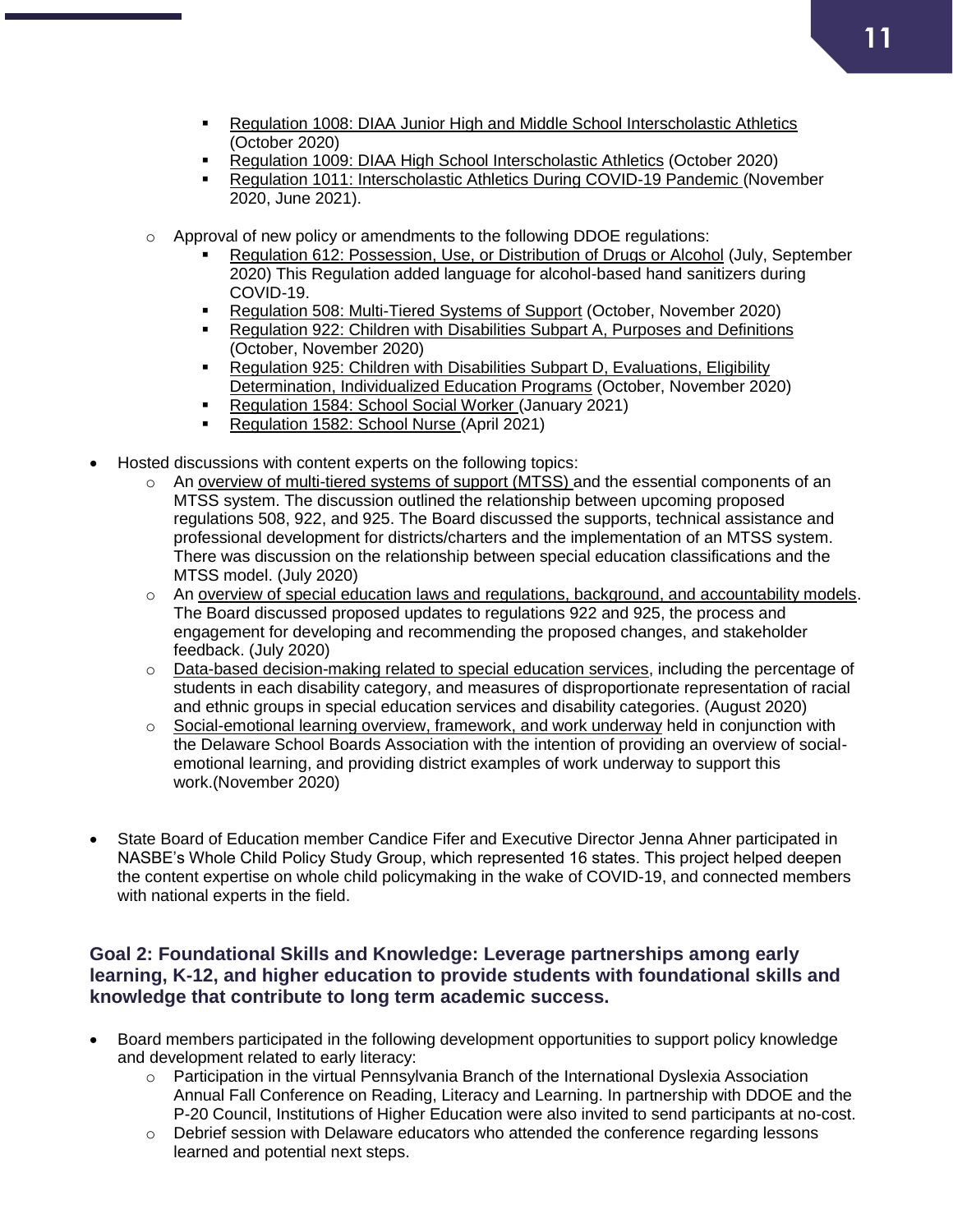- Policy actions taken by the State Board related to this priority include:
	- o Approval of amendments to the following PSB regulations:
		- Regulation 1521: Elementary Teacher (August 2020)
		- Regulation 1570: Early Childhood Exceptional Children Special Education Teacher (August 2020)
		- Regulation 1520: Early Childhood Teacher (November 2020)
- The Board hosted conversations with content experts on the following topics related to foundational skills and knowledge:
	- $\circ$  Overview of micro-credentials and how they fit into Delaware's professional development system. Including information on the process of developing 29 early literacy micro-credentials that will be piloted in 2021 with educators across the state. (February 2021)
	- o Introduction to Yvette Sanchez Fuentes, Associate Secretary for Early Childhood Support. (March 2021)
- The Board partnered with West Ed to conduct a research project focused on the Board's priority of early literacy. The project reviewed Delaware's licensure and certification process for early childhood and elementary professionals, reviewed research and practice from other states and countries, and provided recommendations based on findings. The report will be presented to the Board in early FY22 and next steps will be established in follow-up.
- Additional work was supported in coordination with the P-20 Council, see Goal 5 for additional details.

### **Goal 3: College and Career Readiness and Success: Build and strengthen state policy and practice to support students in gaining the knowledge, skills, and experiences necessary to pursue careers and continuing education.**

- Approval of amendments to the following DDOE regulations:
	- o Regulation 505: High School Graduation Requirements and Diplomas (October 2020)
	- o Regulation 915: James H. Groves High School (April 2021)

• The Board hosted conversations with content experts on the following topics related to college and career readiness:

- $\circ$  Mr. Luke Rhine on the status of the implementation of Delaware's Perkins V plan, external grants received or anticipated to further support the work, and the timeline expectations relating to updates to the Perkins V Performance Levels. (January 2021)
- $\circ$  The Board discussed proposed updates to the Perkins V revised targets and the rationale for the proposed updates, prior to opening the targets up for a 60-day public comment period. (February 2021). No public comments were received. The Board approved the proposed performance levels. (April 2021)
- Additional work was supported in coordination with the P-20 Council, see Goal 5 for additional details.

### **Goal 4: Educator Preparation and Development: Strengthen state policy and practice to recruit, retain, and develop teachers and school leaders to ensure they have the knowledge, skills, and support needed to be successful.**

 One of the primary functions of the State Board includes providing advice to the Secretary of Education on policies, rules, and regulations through the DDOE and the PSB. Policy actions taken by the State Board related to this priority include: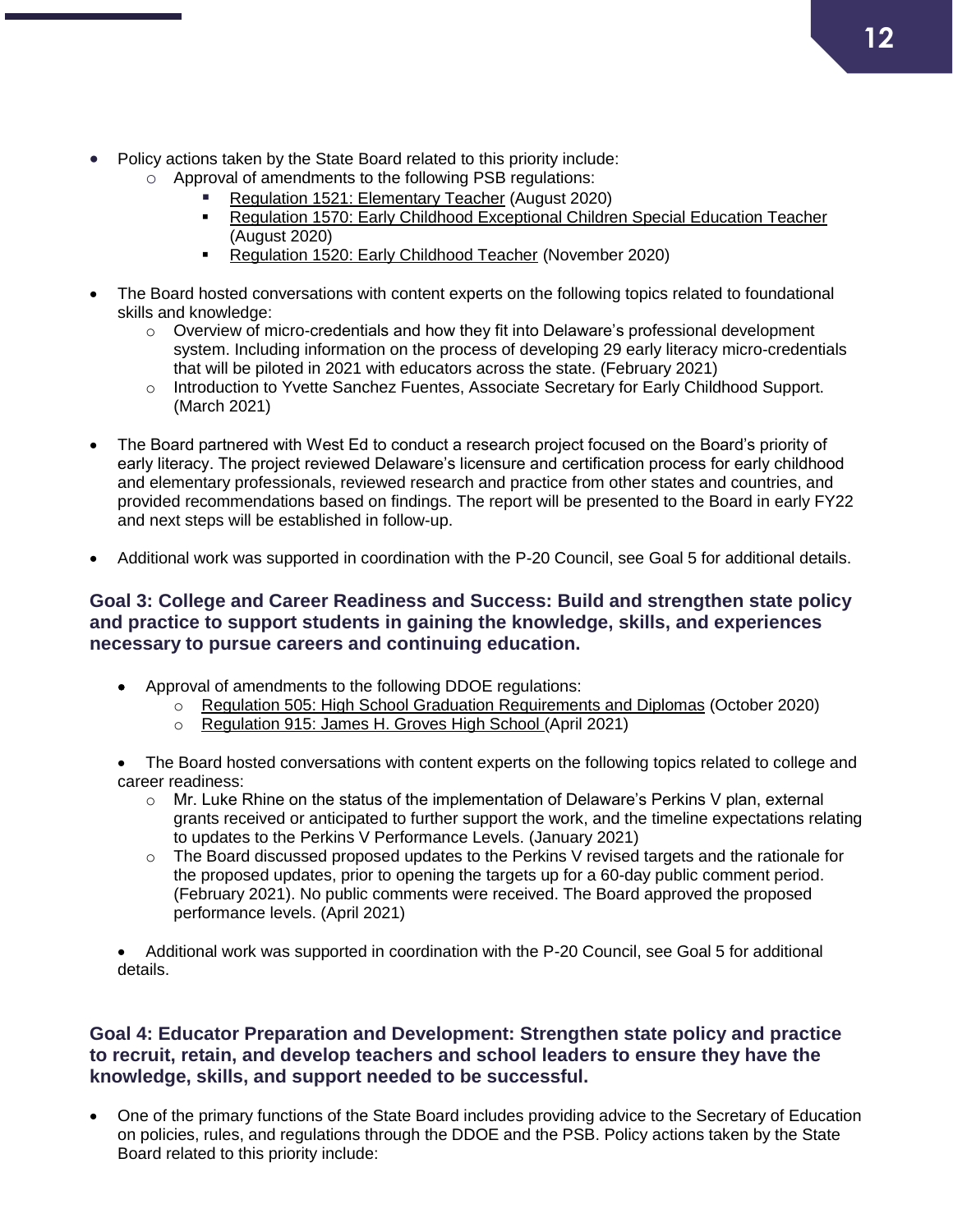- o Approval of amendments to the following PSB regulations:
	- Regulation 1573: Teacher of Students With Autism or Students With Disabilities (August 2020)
	- Regulation 1533: Middle Level Science Teacher (August 2020)
	- Regulation 1591: School Principal and Assistant School Principal (October 2020)
	- Regulation 1592: Certified Central Office Personnel (October 2020)
	- Regulation 1593: Superintendent or Assistant Superintendent (October 2020)
	- Regulation 1594: Special Education Director (October 2020)
	- Regulation 1531: Middle Level English Language Arts Teacher (November 2020)
	- Regulation 1540: Secondary English Language Arts Teacher (November 2020)
	- **Regulation 1580: School Library Media Specialist (December 2020)**
	- Regulation 1501: Salary Supplements for Educators (January 2021)
	- Regulation 1510: Issuance of an Initial License (April 2021)
	- Regulation 1503: Educator Mentoring (May 2021)
	- Regulation 1543: Secondary Science Teacher (May 2021)
	- Regulation 1561: Bilingual Teacher (May 2021)
	- Regulation 1562: Teacher of English Learners (May 2021)
	- Regulation 1574: Teacher of Students Who Are Deaf or Hard of Hearing (June 2021)
	- Regulation 1559: Skilled and Technical Sciences Teachers (June 2021)
- The Board hosted conversations with content experts on the following topics related to educator preparation and development:
	- $\circ$  Mr. Nermin Zubaca on data related to educator demographics, supply factors, and demand factors. (June 2021)
- Additional work was supported in coordination with the P-20 Council, see Goal 5 for additional details.

### **Goal 5: Partnerships and Innovation in Student Learning: Promote school structures, systems, and initiatives that are innovative and can adapt to meet the evolving needs of the student population and community.**

- The Board continues to build partnerships with the National Association of State Boards of Education (NASBE) and members attended the Annual Conference and regular webinars and "office hours" in an effort to learn from State Boards nationally. Dr. Noble sits on the NASBE Board of Directors. She is also the chair of the Government Affairs Committee which helps shape federal policy, funding, and regulations that are important to state boards throughout the country. This work was especially important during COVID-19 and the presidential transition.
- The Board hosted the following discussions to build capacity and attention on equity in policymaking:
	- o Ms. Sweeney and Ms. Ahner participated in NASBE's Leading for Equity and Excellence program, a professional development resource for State Board members and staff throughout the country with the intention of supporting and applying an equity lens to policymaking.
	- $\circ$  Hosted a discussion with the Office of Equity and Innovation (September 2020). The discussion provided context on anticipated focus and priorities of the office and opportunities for partnership.
	- $\circ$  Hosted a discussion with the Chairs of the Redding Consortium for Educational Equity (November 2020). The discussion provided context on work underway, anticipated next steps, and potential opportunities for partnership or alignment of work.
	- $\circ$  Recognized and hosted a discussion with the 2021 State Teacher of the Year, Kimberly Stock (January 2021). Ms Stock was recognized for her accomplishments and dedication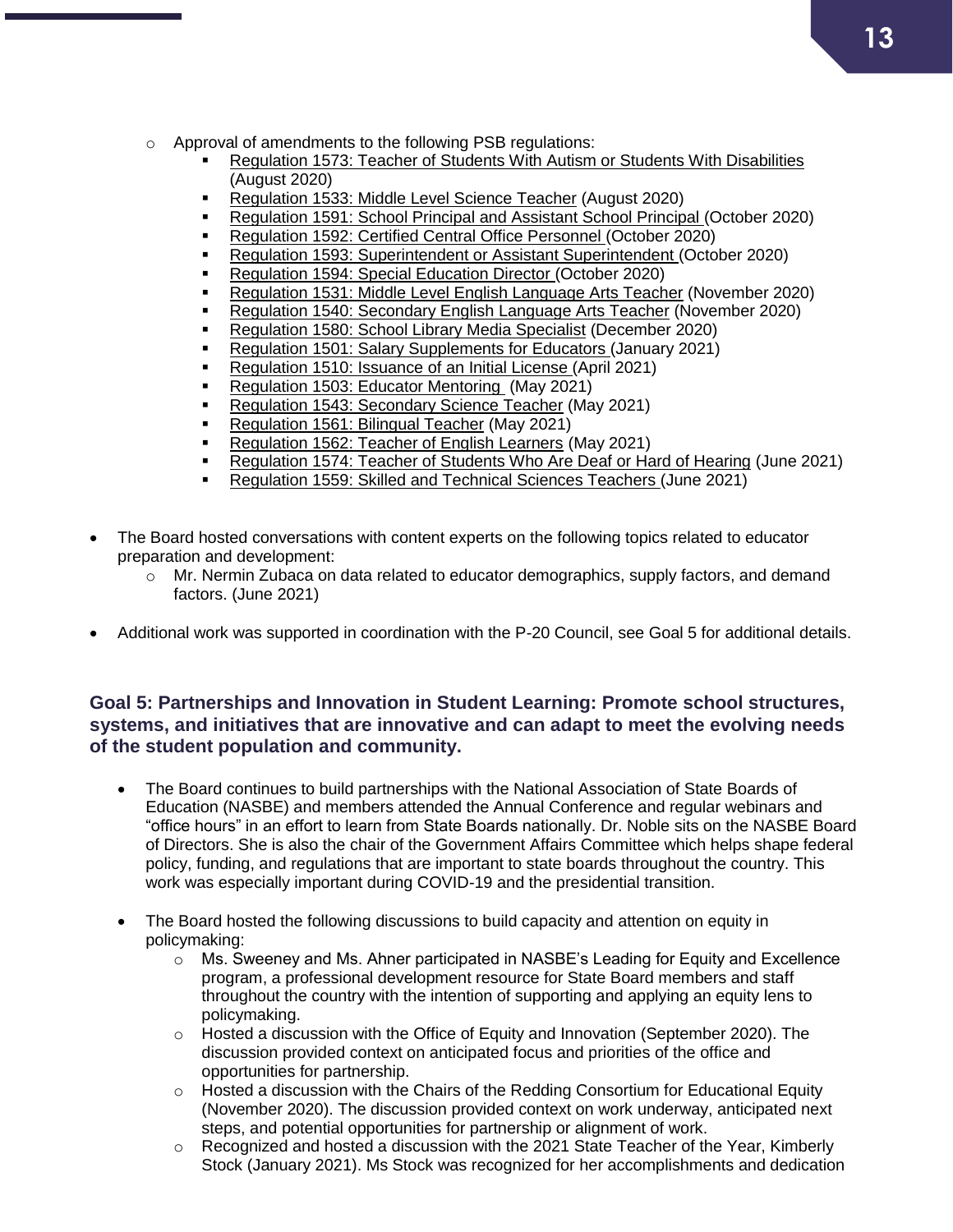to her students. Ms. Stock discussed her platform of teaching tolerance through social justice standards and work that can be done at the state, district, and school levels to support English Learners.

- $\circ$  Hosted a discussion with staff from the Capital School District (May 2021). The district shared information about the development of an Equity Core Team, work to date, and the vision for this work in the future.
- The Board invited experts to provide information and engage in discussions on the following items related to this strategic priority:
	- o DDOE FY22 Budget Request
- The State Board of Education partners with the Secretary of Education on actions related to charter schools. The Board invited DDOE's Charter School Office to participate in regular conversations during meetings, including discussion regarding school operations and enrollment updates. One Board member sits on the Charter School Accountability Committee in an ex-officio capacity. Throughout the year, the following actions were taken:
	- o Participation in the CSAC review for Great Oaks Charter Schools' minor modification request. No action was required by the Board, however, Board members encouraged the Department of Education to carefully monitor enrollment throughout the year. (July 2020)
	- $\circ$  Renewal of Campus Community School: The Board concurred with the recommendation of the Secretary and voted to renew the charter for the Campus Community School for five years. (December 2020)
	- o Renewal of MOT Charter School: The Board concurred with the recommendation of the Secretary and voted to renew the charter for the MOT Charter School for ten years. (December 2020)
	- o Renewal of Providence Creek Academy: The Board concurred with the recommendation of the Secretary and voted to renew the charter for the Providence Creek Academy for five years. (December 2020)
	- o Major Modification of Academy of Dover**:** The Board concurred with the Secretary's decision and approved the major modification request of the Academy of Dover. (April 2021)
	- o Major Modification of Gateway Lab School**:** The Board concurred with the Secretary's decision and approved the major modification request of Gateway Lab School. (April 2021)
	- o Major Modification of Early College High School**:** The Board concurred with the Secretary's decision and approved the major modification request of Early College High School. (April 2021)
	- $\circ$  Discussions regarding the new charter school application for the Bryan Allen Stevenson School of Excellence (BASSE): The Board discussed the new charter school application for BASSE, including proposed impact conditions related to the application. The school rescinded its application and did not seek Department of Education and State Board approval this year. (March 2021)
	- o Major Modification of Great Oaks Charter School: The Board concurred with the Secretary's decision and approved the major modification request of Great Oaks Charter School, with conditions related to educator certification, recruitment for the 2021-22 school year, monthly updates on recruitment and enrollment, and a budget update demonstrating financial viability after the September 30 unit count. (June 2021)
- Approval of repeal of the following DDOE regulation:
	- o Regulation 201: District and School Shared Decision Making (December 2020)

### **P-20 Council:**

The P-20 Council, co-chaired by the President of the State Board of Education and the Secretary of Education, met 5 times during the 2020-21 school year to hear reports, receive updates on committee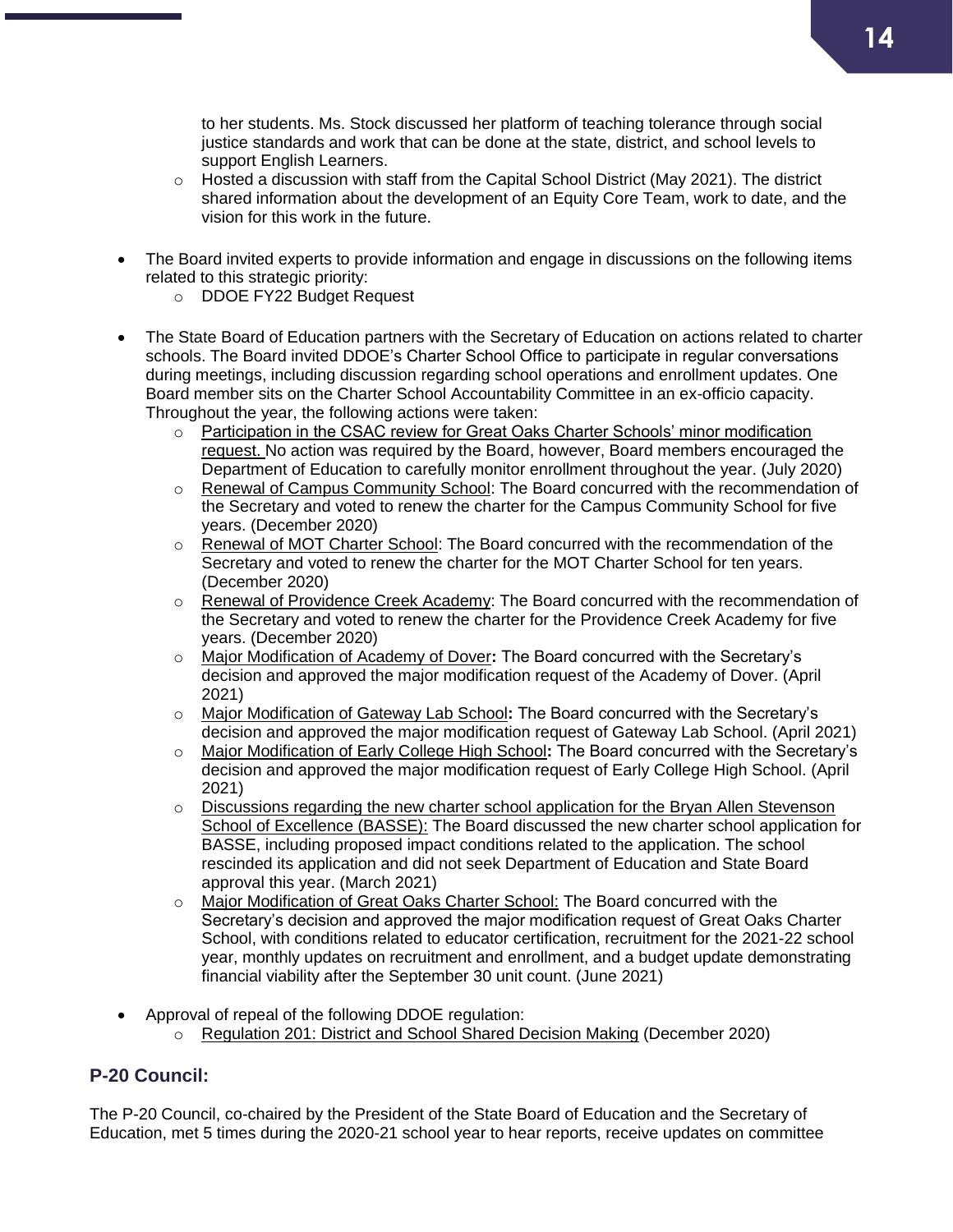activities, and recommend next steps related to P-20 Council priorities. The summary of those activities are noted below:

### **General updates and COVID-19 Status and Reopening Supports**

- o Facilitated conversation on resources to support students, communications efforts, and successful practices during COVID-19, with the goal of sharing resources across institutions; (July 2020)
- o Discussed 2020 Legislative and Budget Updates; (July 2020)
- $\circ$  Provided updates related to COVID-19 supports, including scholarship opportunities, technology supports, and professional development for educators. Members were asked to share updates with others within their organization; (September 2020)
- o Facilitated a discussion from DTI regarding technology supports and availability. Members were asked to share updates with others within their organization; (November 2020)
- $\circ$  Facilitated a discussion on the Education Settlement and the takeaways for Delaware education; (November 2020)
- $\circ$  Facilitated a discussion on the launch of the Delaware Education Research Alliance. (May 2021).

### **Early Childhood Development and School Readiness**

- $\circ$  Provided regular updates on the implementation of the recommendations from the early literacy subcommittee. Updates included information on the creation and launch of microcredentials to support early literacy, DDOE's accreditation cohort, the State Board's early literacy research project, and professional development being run in conjunction with the University of Delaware. Council staff continues to track the status of implementation and encourages P-20 partners to reach out regarding partnership on recommendations that have not been addressed. Insights gained from the early literacy recommendations and subsequent implementation discussions informed the research questions explored via the State Board's research project with West Ed; (ongoing)
- $\circ$  In partnership with DDOE and the P-20 Council, Institutions of Higher Education were invited to send participants to the virtual Pennsylvania Branch of the International Dyslexia Association Annual Fall Conference on Reading, Literacy and Learning. Members participated in a debrief session with Delaware educators who attended the conference regarding lessons learned and potential next steps; (October 2020)
- o Provided an introduction to Associate Secretary for Early Childhood Support, Yvette Sanchez Fuentes; (November 2020)
- o Discussed the Early Childhood Strategic Plan release, priorities, and potential focus areas for the Council. An update will be provided in Fall 2021. (November 2020)

### **College and Career Readiness and Success**

- $\circ$  Discussed the data and takeaways in the Student Success Reports, use of the data to inform work of organizations/institutions, and changes that could result from sharing the data; (September 2020)
- o Received regular updates on dual enrollment review, cost survey, and potential next steps.

### **Educator Preparation and Success**

- o Discussed opportunities for supporting teacher recruitment and retention efforts, across institutions; (September 2020)
- $\circ$  Hosted a conversation with the Delaware Association of School Administrators, the Redding Consortium Educator Work Group, and Rodel regarding work underway within their organizations, the biggest challenges related to recruitment, and opportunities for communication and alignment across IHEs, LEAs, and state partners; (November 2020)
- $\circ$  Presented information on recruitment and retention data, with focus areas on demographics of current educators, educator demand, educator supply, and reasons for mobility; (February 2021)
- $\circ$  Hosted a conversation with Delaware Institutions of Higher Education regarding work underway within their organizations, challenges related to recruitment and focuses on high-